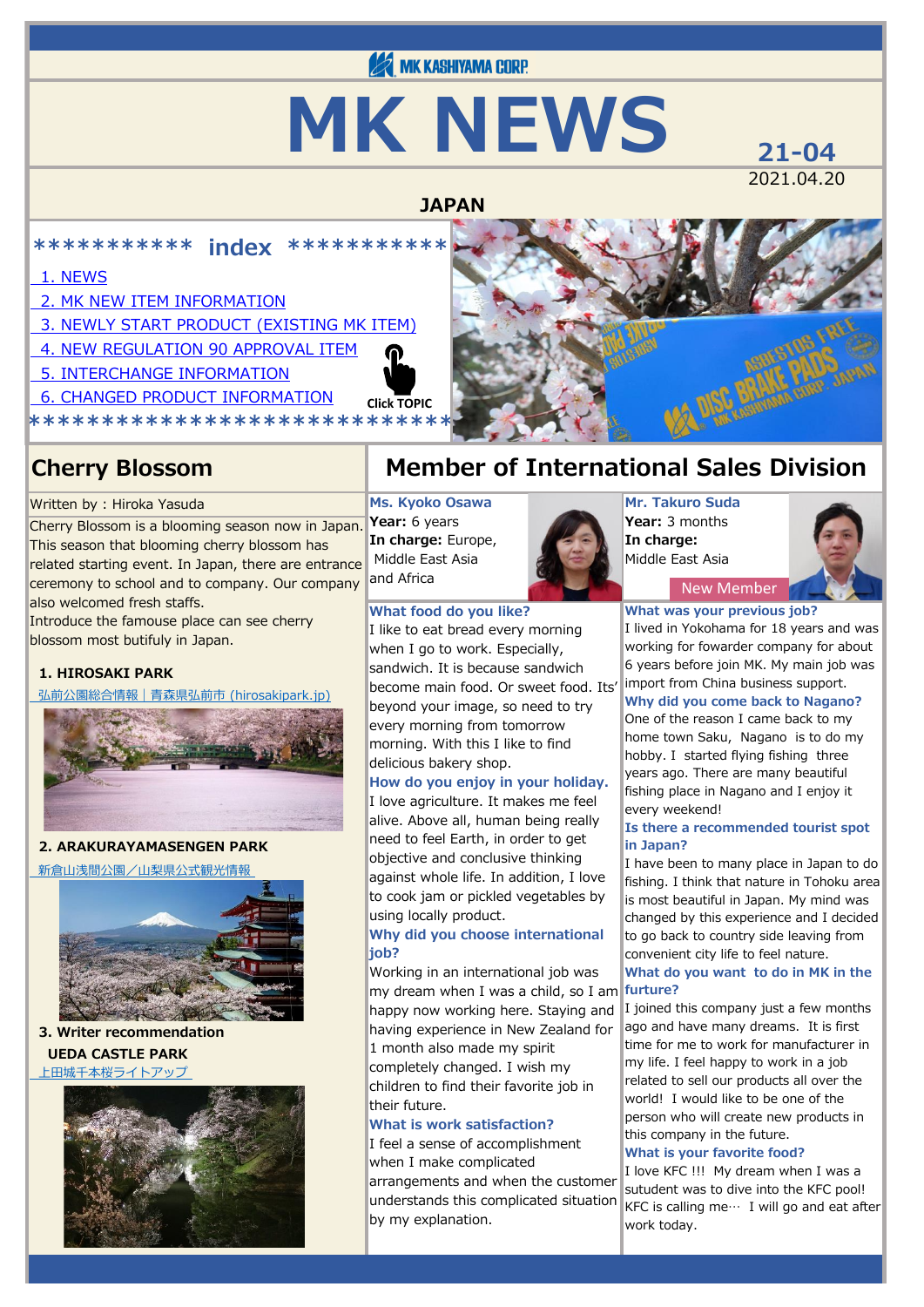**AMK KASHIYAMA CORP.** 

## <span id="page-1-0"></span>**MK ITEM / INTERCHANGE NEWS**

### **April New Item Information**

#### **■BRAKE PAD**

| MK No.                   | <b>Position</b> | <b>Application</b>                                                                 | <b>Ouotation</b><br><b>IMonth</b> |
|--------------------------|-----------------|------------------------------------------------------------------------------------|-----------------------------------|
| <b>D3188M</b>            | Front           | Mazda CX-30 (1800cc, 2000cc) 19.10- <jpn></jpn>                                    |                                   |
| Made in Japan            |                 |                                                                                    | April. 2021                       |
| D2275<br><b>FMSI No:</b> |                 |                                                                                    |                                   |
| D11463MH                 | Rear            | Hyundai SANTA FE (2000cc, 2200cc, 2400cc, 3500cc) 18.04- < USA, CAN, AUS, GEN, ME> |                                   |
| Made in Indonesia        |                 |                                                                                    | April, 2021                       |
| D2199<br><b>FMSI No:</b> |                 |                                                                                    |                                   |
| D11475MH                 | Front           | Hyudai H-100 (2500cc, 2600cc) 16.10- <eur, gen,="" me=""></eur,>                   |                                   |
| Made in Indonesia        |                 | Hyundai PORTER II (2500cc) 16.08- <kor></kor>                                      |                                   |
|                          |                 | Kia K2500 (2500cc) 16.11- <eur, gen,="" me=""></eur,>                              | April. 2021                       |
|                          |                 | Kia BONGO Ⅲ (2400cc, 2500cc) 16.08- <kor></kor>                                    |                                   |

#### **■BRAKE SHOE**

| IMK No.           | Position | <b>Application</b>                                                                                            | <b>Quotation</b><br><b>Month</b> |
|-------------------|----------|---------------------------------------------------------------------------------------------------------------|----------------------------------|
| K2395P            | Rear     | Toyota HILUX (2400cc,2500cc,2700cc,3000cc) 04.08- <eur, aus,="" gcc,="" gen,="" idn,="" la="" mex,=""></eur,> |                                  |
| Made in Indonesia |          | Toyota FORTUNER (2400cc,2700cc,2800cc) 05.01- <gen,aus,tha,gcc,idn,phl,vnm></gen,aus,tha,gcc,idn,phl,vnm>     |                                  |
|                   |          |                                                                                                               | April. 2021                      |
|                   |          |                                                                                                               |                                  |
|                   |          |                                                                                                               |                                  |

**\*K2395 mounted with parking lever.**

### **April New Item Drawing Information**

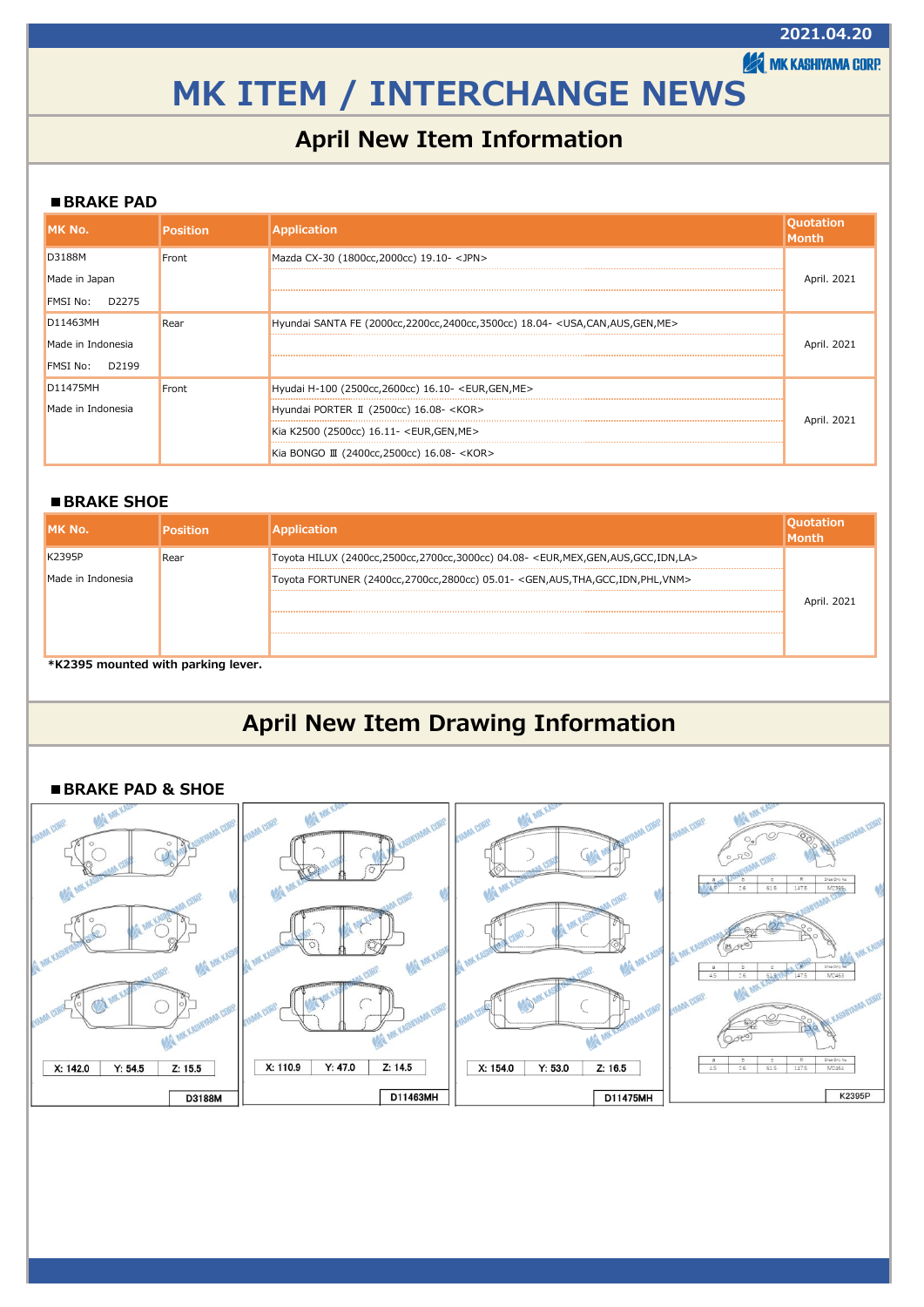**AMK KASHIYAMA CORP.** 

### **MK ITEM / INTERCHANGE NEWS**

### **Valuable Information**

#### <span id="page-2-0"></span>**■Newly start Product at Indonesia Factory (Existing MK Item)**

 **\*D3185MH** are available in Indonesia from April order.

#### **■Newly start Products with SHIM (Existing MK Item)**

#### **<MADE IN INDONESIA>**

| IMK No. | <b>Origin</b>     | <b>Quotation Month</b> |  |
|---------|-------------------|------------------------|--|
| D0034H  | Made in Indonesia | April. 2021            |  |
| D1033MH | Made in Indonesia | April. 2021            |  |
| D1044MH | Made in Indonesia | April. 2021            |  |
| D1087MH | Made in Indonesia | April. 2021            |  |
| D1092MH | Made in Indonesia | April. 2021            |  |
| D1105MH | Made in Indonesia | April. 2021            |  |
| D1154H  | Made in Indonesia | April. 2021            |  |
| D1122H  | Made in Indonesia | April. 2021            |  |
| D1187H  | Made in Indonesia | April. 2021            |  |
| D1351H  | Made in Indonesia | April. 2021            |  |
| D2173MH | Made in Indonesia | April. 2021            |  |
| D3094MH | Made in Indonesia | April. 2021            |  |

#### **<MADE IN JAPAN>**

| IMK No.        | Origin        | <b>Quotation Month</b> | IMK No.        | <b>Origin</b> |
|----------------|---------------|------------------------|----------------|---------------|
| <b>D1099MH</b> | Made in Japan | April. 2021            | <b>D6152MH</b> | Made in Japan |
| D6082H         | Made in Japan | April. 2021            | <b>D6159MH</b> | Made in Japan |
| D6121H         | Made in Japan | April. 2021            |                |               |

| MK No.   | Origin            | <b>Quotation Month</b> |
|----------|-------------------|------------------------|
| D3142H   | Made in Indonesia | April. 2021            |
| D3155H   | Made in Indonesia | April. 2021            |
| D4031MH  | Made in Indonesia | April. 2021            |
| D5011H   | Made in Indonesia | April. 2021            |
| D6089H   | Made in Indonesia | April. 2021            |
| D6106H   | Made in Indonesia | April. 2021            |
| D6124H   | Made in Indonesia | April. 2021            |
| D6160H   | Made in Indonesia | April. 2021            |
| D9000H   | Made in Indonesia | April. 2021            |
| D11053MH | Made in Indonesia | April. 2021            |
| D11142MH | Made in Indonesia | April. 2021            |
| D11216MH | Made in Indonesia | April. 2021            |

| tation Month | IMK No.        | <b>Origin</b> | <b>Quotation Month</b> |
|--------------|----------------|---------------|------------------------|
| April. 2021  | <b>D6152MH</b> | Made in Japan | April. 2021            |
| April. 2021  | <b>D6159MH</b> | Made in Japan | April, 2021            |

#### **<MADE IN INDONESIA & JAPAN>**

| IIMK No. | Origin                    | <b>Quotation Month</b> |
|----------|---------------------------|------------------------|
| D6100H   | Made in Indonesia & Japan | April. 2021            |
| D6103H   | Made in Indonesia & Japan | April. 2021            |

#### <span id="page-2-1"></span>**■New Regulation 90 Approval Item (For EU Market) \*Only made in Indonesia**

| IMK No.                  | Position | <b>Application</b>                                         | <b>Approval No.</b> |
|--------------------------|----------|------------------------------------------------------------|---------------------|
| D2090 / D2090H           | Rear     | Toyota LAND CRUISER FJ80, FZJ80 90.01-06.12                | 02A01589/50490      |
| D11091M / D11091MH Front |          | Hyundai ACCENT, VERNA (1300cc, 1500cc, 1600cc) 99.06-06.12 | 02A01589/50486      |
| D5076                    | Front    | Honda ACCORD 84-85                                         | 02A01589/50486      |
| D11230M / D11230MH Front |          | Hyundai IX35 FUEL CELL (MOTOR) 13.01-17.09                 | 02A01589/50483      |
| D11373MH                 | Front    | Hyundai KAUAI, KONA (1000cc, 1600cc) 17.07-                | 02A01589/50483      |
| D11227M / D11227MH Front |          | Opel ADAM 2013-                                            | 02A01589/50491      |
| D1267M / D1267MH         | Front    | Nissan NAVARA D40M (W/O V9X) 05.05-                        | 02A01589/50494      |
| D1297M / D1297MH         | Front    | Nissan PATHFINDER R51M (2500cc) 10.05-                     | 02A01589/50494      |
| D0004 / D0004H           | Front    | Daihatsu MIRA L80, L81 85.08-                              | 02A01589/50493      |
| D3050M / D3050MH         | Front    | Mazda 121,121L DA 87.11-90.11                              | 02A01589/50493      |
| D11115M / D11115MH Front |          | Hyundai SANTA FE (2000cc, 2400cc, 2700cc) 00.08-05.12      | 02A01589/50485      |
| D11103M / D11103MH Front |          | Hyundai LIBERO (2500cc) 00.07-07.12                        | 02A01589/50485      |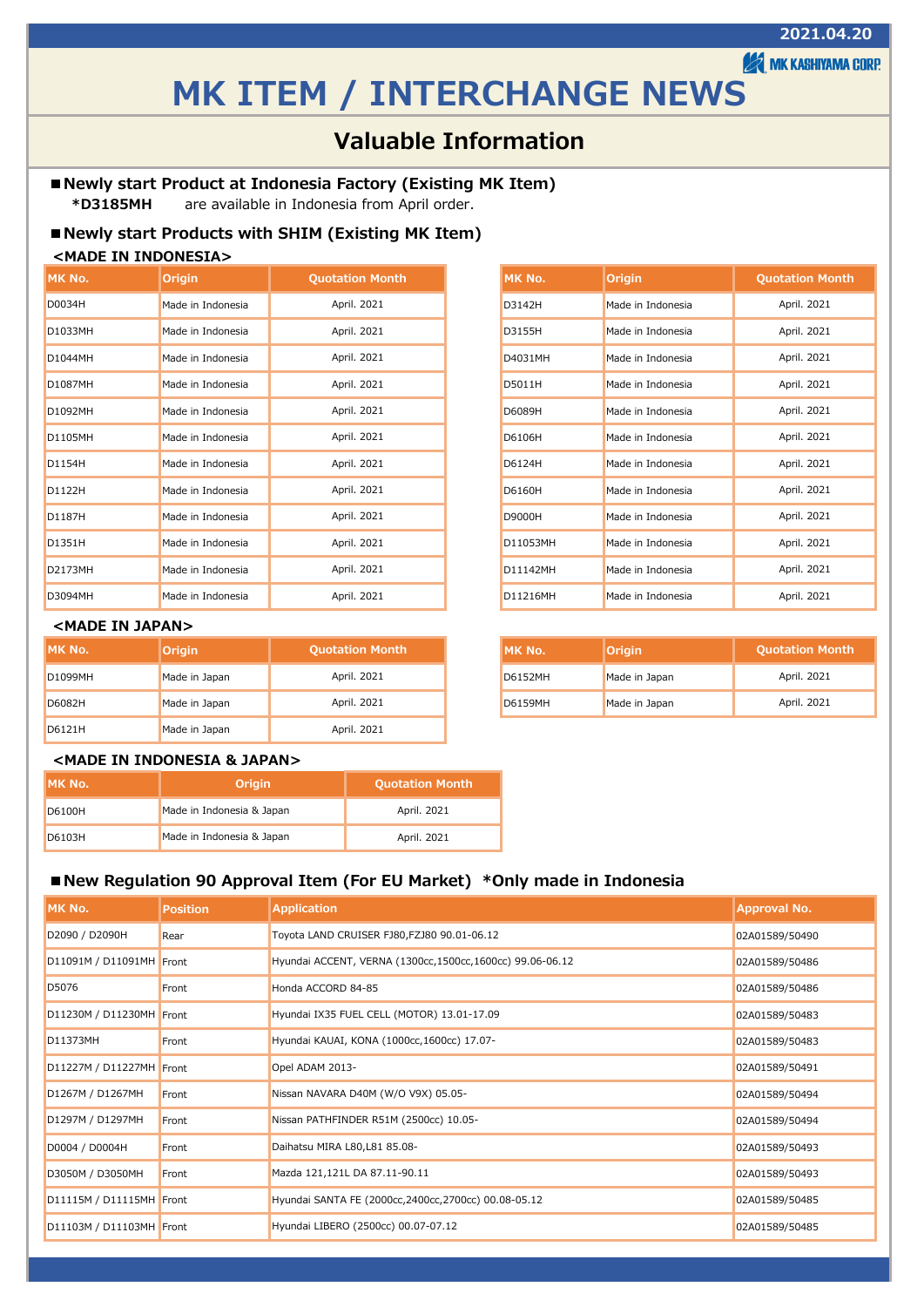**A MK KASHIYAMA CORP.** 

| D11136M                  | Front | Hyundai TERRACAN (2500cc, 2900cc, 3500cc) 01.01-06.10 | 02A01589/50485 |
|--------------------------|-------|-------------------------------------------------------|----------------|
| D11173M / D11173MH Front |       | Sangyong REXTON (2000cc $\sim$ 3200cc) 00.02-         | 02A01589/50485 |
| D2243M / D2243MH         | Rear  | Lexus IS ALE20, GSE20, GSE21 05.08-13.04              | 02A01589/50495 |
| D2330M / D2330MH         | Front | Toyota AURIS NDE180,ZRE185,ZWE186 12.10-              | 02A01589/50488 |
| D5147M / D5147MH         | Front | Honda CIVIC 3DOOR 07-11                               | 02A01589/50487 |
| D2312M / D2312MH         | Rear  | Toyota YARIS KSP90,KSP130,NHP130 05.11-               | 02A01589/54142 |
| D5235M / D5235MH         | Rear  | Honda CIVIC FK2 TYPE-R 15.12-16.03                    | 02A01589/54142 |
| D2173M / D2173MH         | Rear  | Lexus IS GXE10, JCE10 99.01-05.07                     | 02A01589/56459 |
| D1179 / D1179H           | Rear  | Nissan 300ZX Z32 90.01-96.08                          | 02A01589/56460 |
| D1124M / D1124MH         | Rear  | Nissan SKYLINE R32,R33,R34 89.05-02.08                | 02A01589/56460 |
| D7053M / D7053MH         | Rear  | Subaru IMPREZA WRX 00.04-07.06                        | 02A01589/56460 |
| D1033M / D1033MH         | Rear  | Nissan GAZELLE S12 83.10-85.02                        | 02A01589/56461 |
| D1113M / D1113MH         | Rear  | Hyundai COUPE (1600cc, 2000cc, 2700cc) 06.09-08.10    | 02A01589/56461 |
| D5046M                   | Rear  | Honda CIVIC 5DOOR 99                                  | 02A01589/56462 |
| D5056M / D5056MH         | Rear  | Honda CIVIC 5DOOR 99-05                               | 02A01589/56462 |
| D5066M / D5066MH         | Rear  | Honda CR-V 02-16                                      | 02A01589/56462 |
| D2187 / D2187H           | Rear  | Toyota CAMRY MCV20,SXV20 96.08-01.09                  | 02A01589/56463 |
| D3062M / D3062MH         | Front | Mazda 121,121L DB 90.11-                              | 02A01589/56464 |
| D3049                    | Front | Mazda 323 BF,BW 85.05-                                | 02A01589/56464 |
| D1145M                   | Rear  | Nissan LAUREL C33,C34,C35 90.04-02.08                 | 02A01589/56465 |
| D11121M / D11121MH Rear  |       | Hyundai TRAJET (2000cc, 2700cc) 00.01-07.06           | 02A01589/56466 |
| D11118M / D11118MH Rear  |       | Hyundai SANTA FE (2000cc,2400cc,2700cc) 00.08-05.12   | 02A01589/56466 |
| D11217M / D11217MH Rear  |       | Sangyong REXTON (2000cc $\sim$ 3200cc) 00.02-         | 02A01589/56466 |
| D2227 / D2227H           | Rear  | Toyota COROLLA CDE120, NED120 SERIES 01.10-06.10      | 02A01589/56467 |
| D5150M / D5150MH         | Rear  | Honda CIVIC 3DOOR 07-11                               | 02A01589/56468 |
| D11266M / D11266MH Rear  |       | Hyundai SOLARIS (1400cc, 1600cc) 10.11-16.12          | 02A01589/56469 |
| D11355MH                 | Rear  | Hyundai IONIQ HYBRID (1600cc) 16.06-                  | 02A01589/56469 |
| D11297M / D11297MH Rear  |       | Hyundai I30 (1400cc, 1600cc) 11.12-16.12              | 02A01589/56469 |
| D11210M / D11210MH Rear  |       | Kia OPIRUS (3800cc) 06.09-                            | 02A01589/56469 |
| D11409MH                 | Rear  | Kia MORNING, PICANTO (1000cc 1200cc) 16.12-           | 02A01589/56469 |
| D11352MH                 | Rear  | Hyundai KONA (MOTOR) 18.04-                           | 02A01589/56469 |
| D11430MH                 | Rear  | Kia SPORTAGE (2000cc, 2400cc) 15.12-                  | 02A01589/56469 |
| D7005M                   | Front | Subaru LEONE AB2, AF1, AM1 79.06-84.06                | 02A01589/56470 |
| D3027 / D3027H           | Rear  | Mazda 6 GG1, GY1, GH 02.02-                           | 02A01589/56471 |
| D9039M                   | Front | Suzuki SWIFT, FORSA AZH, RS                           | 02A01589/56472 |
| D2114M / D2114MH         | Rear  | Toyota CAMRY SV20 SERIES, MCV20 89.08-01.09           | 02A01589/56473 |
| D0021 / D0021H           | Rear  | Daihatsu APPLAUSE A101, A111 89.06-00.05              | 02A01589/56474 |
| D6054M / D6054MH         | Rear  | Mitsubishi MONTERO V23W, V25W, V44W 90.12-04.04       | 02A01589/50484 |
| D3094M / D3094MH         | Rear  | Mazda ROADSTER NA8C, NB6C, NB8C 93.08-05.08           | 02A01589/56475 |
| D11109M / D11109MH Front |       | Hyundai ATOS PRIME (1000cc, 1100cc) 99-08.01          | 02A01589/56476 |
| D9029M / D9029MH         | Front | Daihatsu SIRION M300, M301, M303 04.10-               | 02A01589/56477 |
| D0045M / D0045MH         | Front | Daihatsu MIRA L251, L276 03.02-                       | 02A01589/56477 |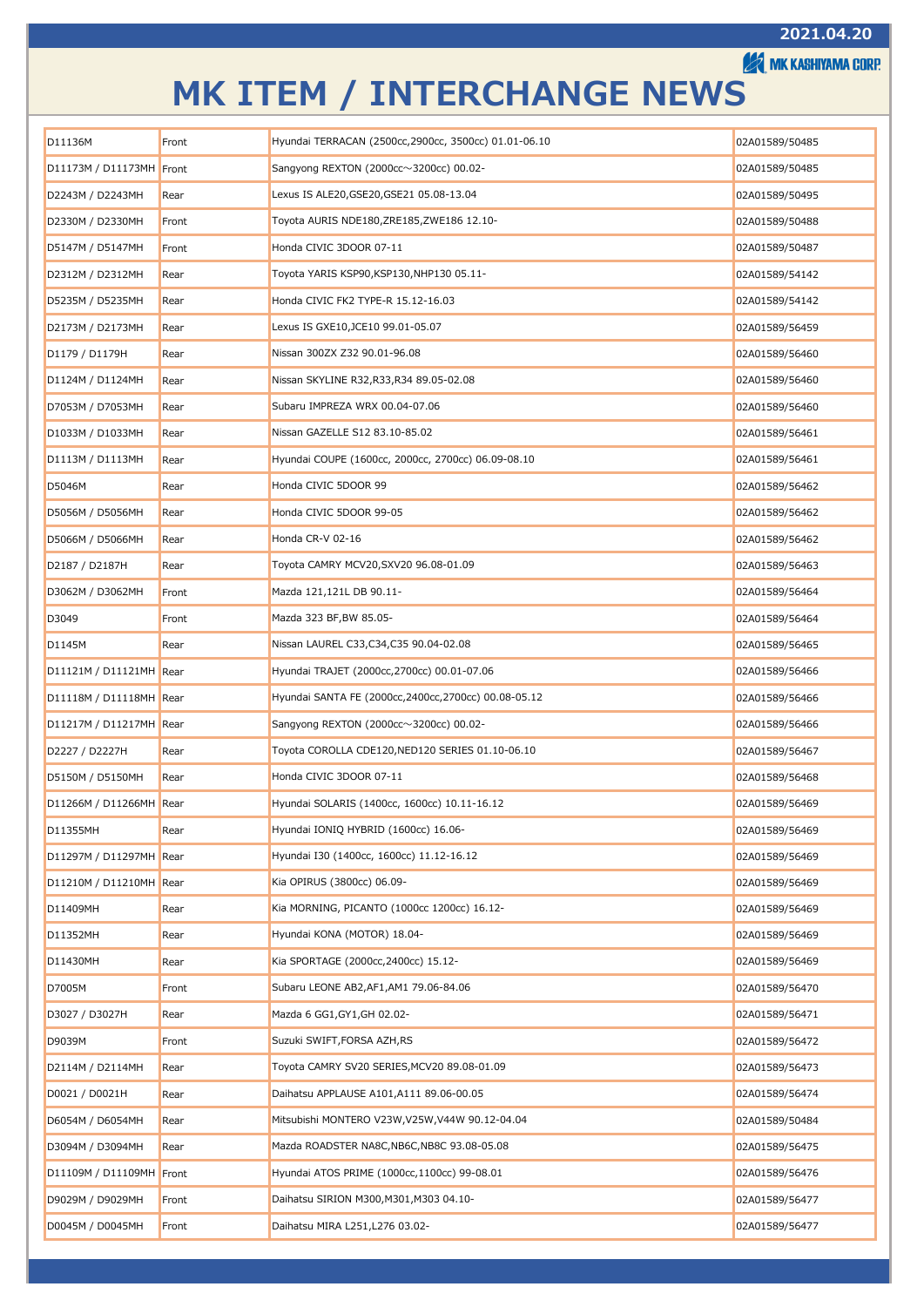**A MK KASHIYAMA CORP.** 

| D9027 / D9027H           | Front | Suzuki ALTO, FRONTE HA12S, HA23S, HA24S 98.10-            | 02A01589/56477 |
|--------------------------|-------|-----------------------------------------------------------|----------------|
| D11221M                  | Rear  | Hyundai JOICE 99.08-03.03                                 | 02A01589/56478 |
| D11245M                  | Rear  | Proton SATRIA NEO (1600cc) 07.02-                         | 02A01589/56479 |
| D1244M / D1244MH         | Rear  | Nissan QASHQAI, QASHQAI+2 J10E 06.12-13.12                | 02A01589/56480 |
| D1286M / D1286MH         | Rear  | Nissan ALTIMA L33,L34 (2500cc,3500cc) 14.01-              | 02A01589/56480 |
| D2299M / D2299MH         | Rear  | Toyota COROLLA ADE150, NDE150, NDE180 06.11-              | 02A01589/56481 |
| D5159M / D5159MH         | Rear  | Honda CR-V 07-11                                          | 02A01589/56482 |
| D9000 / D9000H           | Front | Suzuki JIMNY, SAMURAI SJ,SN                               | 02A01589/56483 |
| D7026                    | Front | Subaru SAMBAR KS3,KV3 90.03-98.12                         | 02A01589/56484 |
| D7031                    | Front | Subaru VIVIO KK3, KK4, KW3, KW4 92.08-00.05               | 02A01589/56485 |
| D2198M / D2198MH         | Rear  | Toyota PREVIA, TARAGO ACR30,CLR30 00.02-06.01             | 02A01589/56486 |
| D11154M / D11154MH Front |       | Hyundai I20 (1200cc, 1400cc, 1600cc) 08.10-14.10          | 02A01589/56487 |
| D3141                    | Rear  | Mazda 6 GG, GY 05.03-                                     | 02A01589/56488 |
| D11201M / D11201MH Rear  |       | Hyundai H-1 (2400cc, 2500cc) 01.07-07.05                  | 02A01589/56489 |
| D2050M                   | Front | Toyota LITEACE, TOWNACE CM30,CM36,KM30 88.08-98.04        | 02A01589/56490 |
| D2026                    | Front | Toyota LITEACE, TOWNACE CM20,KM20,YM21 82.10-85.08        | 02A01589/56490 |
| D2106M                   | Front | Toyota PREVIA, TARAGO TCR10, TCR11 90.01-96.08            | 02A01589/56490 |
| D2150M / D2150MH         | Front | Toyota PREVIA, TARAGO TCR10,TCR20 96.08-97.07             | 02A01589/56490 |
| D6017                    | Front | Mitsubishi COLT C13A,C51A,C54A 84.01-95.07                | 02A01589/56490 |
| D2023 / D2023H           | Front | Toyota COROLLA AE80, AE90, AE111 8305-01.09               | 02A01589/56491 |
| D9001                    | Front | Suzuki SWIFT, FORSA AA,AB 86-                             | 02A01589/56492 |
| D3134 / D3134H           | Front | Mazda MX-5 NC 05.07-                                      | 02A01589/56493 |
| D6100 / D6100H           | Front | Mitsubishi SPACE STAR A03A, A05A 12.11-                   | 02A01589/56494 |
| D11163M / D11163MH Front |       | Kia CARENS (1600cc, 1800cc, 2000cc) 02.04-06.08           | 02A01589/50489 |
| D11257M / D11257MH Front |       | Hyundai I30, I30CW (1400cc, 1600cc, 2000cc) 07.05-12.05   | 02A01589/50489 |
| D1092M / D1092MH         | Front | Nissan BLUEBIRD U12, U13, U14 87.09-01.08                 | 02A01589/56495 |
| D1142M                   | Front | Nissan BLUEBIRD U12 (2000cc) 87.09-91.08                  | 02A01589/56495 |
| D11053M / D11053MH Front |       | Hyundai ELANTRA, LANTRA (1600cc,1800cc) 90-05.02          | 02A01589/56495 |
| D11182M                  | Front | Hyundai GALLOPER, INNOVATION 00.05-02.06                  | 02A01589/56495 |
| D11095M / D11095MH Front |       | Hyundai MATRIX, LAVITA (1500cc,1600cc,1800cc) 01.05-02.03 | 02A01589/56495 |
| D11142M                  | Front | Hyundai ELANTRA, LANTRA 01.09-06.08                       | 02A01589/56495 |
| D11216M                  | Front | Sangyong REXTON (2000cc $\sim$ 3200cc) 00.02-             | 02A01589/56495 |
| D11220M                  | Front | Hyundai JOICE 99.08-03.03                                 | 02A01589/56495 |
| D1110M / D1110MH         | Front | Nissan MAXIMA A32 94.10-00.01                             | 02A01589/56496 |
| D1155 / D1155H           | Front | Nissan 180SX, 200SX, SILVIA RS13,S13 91.09-93.12          | 02A01589/56496 |
| D1119M / D1119MH         | Front | Nissan SENTRA B17R (1600cc) 14.08-                        | 02A01589/56496 |
| D1316M / D1316MH         | Front | Nissan JUKE F15E (1600cc) 10.07-                          | 02A01589/56496 |
| D1241M / D1241MH         | Front | Nissan TEANA J31, PJ31, TNJ31 03.02-08.06                 | 02A01589/56496 |
| D3084M / D3084MH         | Front | Mazda 323, 323F BJ 98.05-                                 | 02A01589/56497 |
| D11126M / D11126MH Front |       | Kia CARENS (1800cc) 99-02.05                              | 02A01589/56497 |
| D2194M                   | Front | Toyota COROLLA AE111, CDE110 97.05-01.09                  | 02A01589/56498 |
| D3146M / D3146MH         | Front | Mazda 6 GH 07.08-                                         | 02A01589/56499 |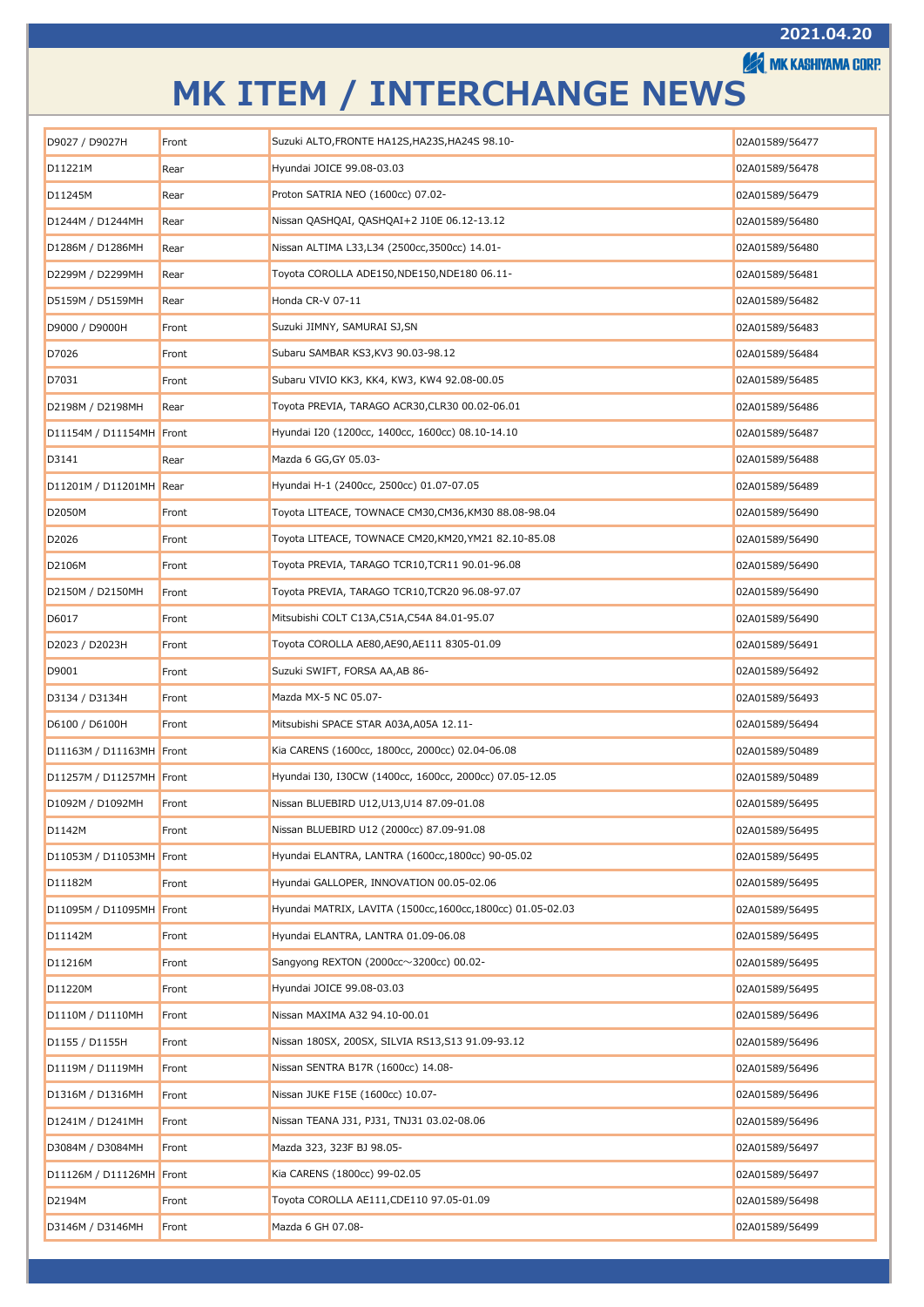**EXAMIK KASHIYAMA CORP.** 

| D11268M / D11268MH Front |       | Hyundai SOLARIS (1400cc, 1600cc) 10.11-16.12             | 02A01589/50492 |
|--------------------------|-------|----------------------------------------------------------|----------------|
| D11302M / D11302MH Front |       | Kia OPTIMA (1700cc, 2000cc, 2400cc) 10.11-15.06          | 02A01589/50492 |
| D11283M / D11283MH Front |       | Hyundai ELANTRA, LANTRA (1600cc, 1800cc) 11.01-15.11     | 02A01589/50492 |
| D11379MH                 | Front | Kia CERATO, CERATO KOUP, FORTE (1600cc, 2000cc) 16.03-   | 02A01589/50492 |
| D11424MH                 | Front | Kia NIRO HYBRID (1600cc) 16.04-                          | 02A01589/50492 |
| D11376MH                 | Front | Hyundai SOLARIS (1400cc, 1600cc) 17.01-                  | 02A01589/50492 |
| D11403MH                 | Front | Kia RIO (1000cc, 1200cc, 1400cc) 16.10-                  | 02A01589/50492 |
| D11074H                  | Front | Audi A1 Hatch Back PR-1ZG 15-17                          | 02A01589/56500 |
| D11340MH                 | Front | Audi A3 PR-1LQ, 1LS, 1ZP 03-                             | 02A01589/56500 |
| D11170                   | Front | Daewoo LANOS, BARINA ~447433                             | 02A01589/56502 |
| D3153 / D3153H           | Front | Mazda 3 BK, BL 06.03-                                    | 02A01589/56503 |
| D3138M / D3138MH         | Front | Mazda 6 GG, GY 05.03-                                    | 02A01589/56503 |
| D1055M                   | Front | Nissan MARCH K10,K11 84.03-97.05                         | 02A01589/56504 |
| D9013                    | Front | Suzuki ALTO, FRONTE CL, CN, CM, CP, CR 88.09-            | 02A01589/56507 |
| D5009                    | Front | Triumph ACCLAIM XD 81-                                   | 02A01589/56506 |
| D1278 / D1278H           | Rear  | Vouxhall VIVARO 2010-                                    | 02A01646/56508 |
| D1244M / D1244MH         | Rear  | Nissan QASHQAI, QASHQAI+2 J10E 06.12-13.12               | 02A01646/56509 |
| D1286M / D1286MH         | Rear  | Nissan ALTIMA L33,L34 (2500cc,3500cc) 14.01-             | 02A01646/56509 |
| D2082M / D2082MH         | Front | Toyota HILUX LN105,LN165 88.08-05.08                     | 02A01646/56510 |
| D2160M / D2160MH         | Front | Toyota 4-RUNNER RZN180,VZN180 95.11-02.08                | 02A01646/56510 |
| D2117M / D2117MH         | Front | Toyota 4-RUNNER RN120,RN131 91.06-95.11                  | 02A01646/56510 |
| D2215M / D2215MH         | Front | Toyota HILUX KUN25,KUN26 05.07-15.12                     | 02A01646/56510 |
| D2094M / D2094MH         | Front | Toyota LAND CRUISER FJ80,FZJ80 90.01-06.12               | 02A01646/56510 |
| D2232                    | Front | Lexus RX MCU15 00.07-03.02                               | 02A01646/56511 |
| D2050M                   | Front | Toyota LITEACE, TOWNACE CM30,CM36,KM30 88.08-98.4        | 02A01646/56512 |
| D2026                    | Front | Toyota LITEACE, TOWNACE CM20,KM20,YM21 82.10-85.08       | 02A01646/56512 |
| D2106M                   | Front | Toyota PREVIA, TARAGO TCR10, TCR11 90.01-96.08           | 02A01646/56512 |
| D2150M / D2150MH         | Front | Toyota PREVIA, TARAGO TCR10,TCR20 96.08-97.07            | 02A01646/56512 |
| D6017                    | Front | Mitsubishi COLT C13A,C51A,C54A 84.01-95.07               | 02A01646/56512 |
| D11091M / D11091MH Front |       | Hyundai ACCENT, VERNA (1300cc,1500cc,1600cc) 99.06-06.12 | 02A01646/56513 |
| D5076                    | Front | Honda ACCORD 3DOOR 84-85                                 | 02A01646/56513 |
| D0022                    | Front | Daihatsu FEROZA F300, F310 88.10-99.10                   | 02A01646/56514 |
| D4029M                   | Front | Isuzu BIGHORN UBS12, UBS52 86.11-91.12                   | 02A01646/56515 |
| D6089 / D6089H           | Front | Mitsubishi PAJERO PININ H66W,H67W 99.08-05.02            | 02A01646/56516 |
| D2263                    | Front | Toyota PREVIA, TARAGO ACR30,CLR30 03.04-06.01            | 02A01646/56517 |
| D1025                    | Front | Nissan TERRANO WD21 87.08-95.10                          | 02A01646/56518 |
| D3025                    | Front | Mazda E1300,E1400,E1600,E2200 SRIH22,SRY021 84-          | 02A01646/56519 |
| D3047M                   | Front | Mazda E1300,E1400,E1600,E2200 SD,SS,SR 86.11-99.08       | 02A01646/56519 |
| D1092M / D1092MH         | Front | Nissan BLUEBIRD U12, U13, U14 87.09-01.08                | 02A01646/56520 |
| D1142M                   | Front | Nissan BLUEBIRD U12 (2000cc) 87.09-91.08                 | 02A01646/56520 |
| D11053M / D11053MH Front |       | Hyundai ELANTRA, LANTRA (1600cc,1800cc) 90-05.02         | 02A01646/56520 |
| D11182M                  | Front | Hyundai GALLOPER, INNOVATION 00.05-02.06                 | 02A01646/56520 |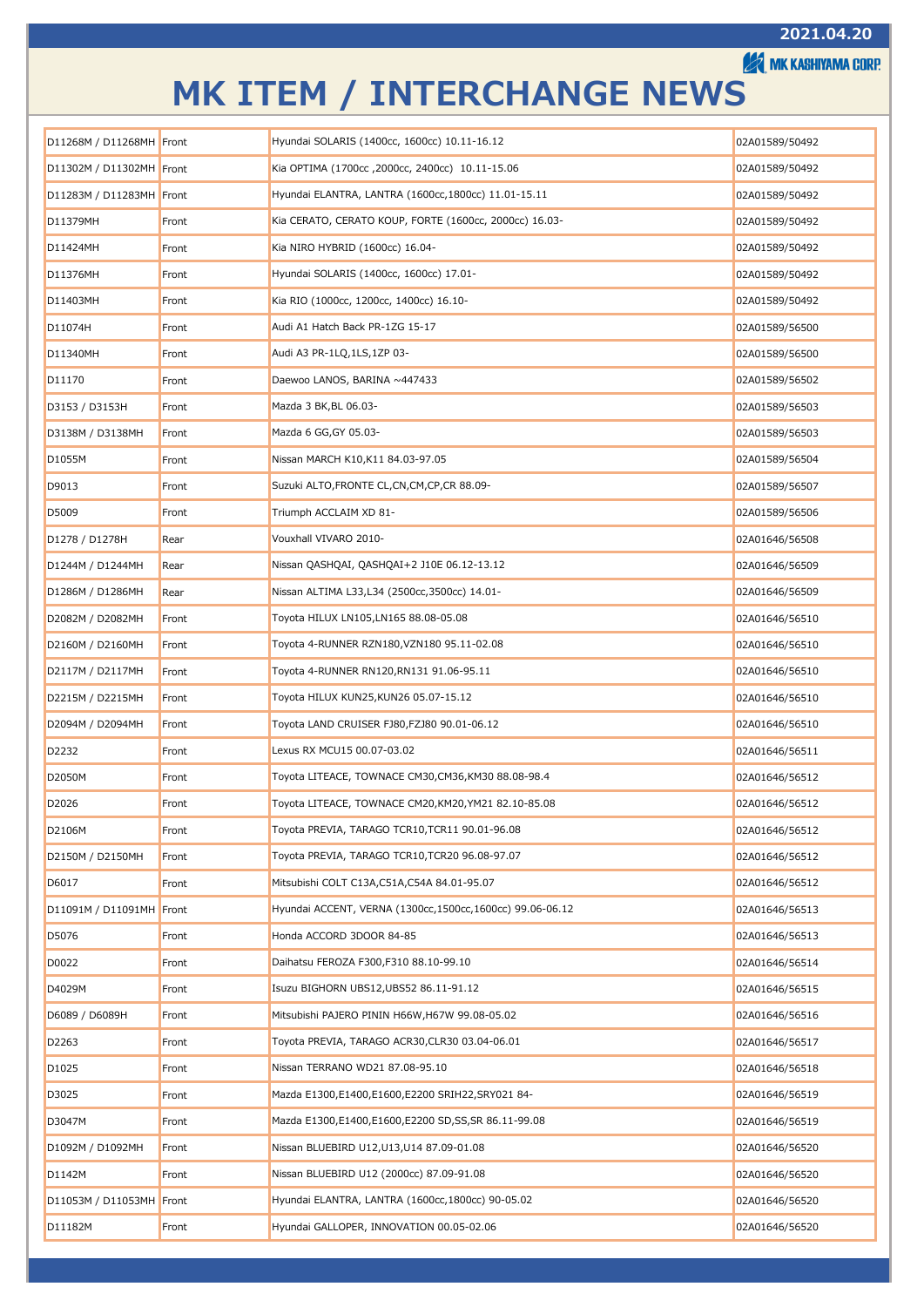**A MK KASHIYAMA CORP.** 

| D11095M<br>Hyundai MATRIX, LAVITA (1500cc,1600cc,1800cc) 01.05-02.03<br>Front<br>02A01646/56520<br>Hyundai ELANTRA, LANTRA 00.06-05.02<br>D11142M<br>Front<br>02A01646/56520<br>Sangyong REXTON (2000cc $\sim$ 3200cc) 00.02-<br>D11216M<br>Front<br>02A01646/56520<br>Hyundai JOICE 99.08-03.03<br>D11220M<br>02A01646/56520<br>Front<br>D1110M / D1110MH<br>Nissan MAXIMA A32 94.10-00.01<br>02A01646/56521<br>Front<br>Nissan 180SX, 200SX, SILVIA RS13,S13 91.09-93.12<br>D1155 / D1155H<br>Front<br>02A01646/56521<br>Nissan SENTRA B17R (1600cc) 14.08-<br>D1119M / D1119MH<br>02A01646/56521<br>Front<br>Nissan TEANA J31, PJ31, TNJ31 03.02-08.06<br>D1241M / D1241MH<br>Front<br>02A01646/56521<br>D5077M<br>Honda ACCORD 4DOOR 93-96<br>02A01646/56522<br>Front<br>Hyundai H-100 93.07-03.12<br>D11112M / D11112MH Front<br>02A01646/56523<br>Isuzu BIGHORN UBS25,UBS69 91.12-02.12<br>D4031M / D4031MH<br>Front<br>02A01646/56524<br>Honda CIVIC 3DOOR 01-11<br>D5119M / D5119MH<br>02A01646/56525<br>Front<br>Lexus RX MCU15 00.07-03.02<br>D2231<br>Front<br>02A01646/56526<br>Hyundai ELANTRA, LANTRA 00.06-11.05<br>D11148M / D11148MH Front<br>02A01646/56527<br>Hyundai GRANDEUR (2200cc, 2700cc, 3300cc) 05.07-10.10<br>D11183M / D11183MH Front<br>02A01646/56527<br>Hyundai ELANTRA, LANTRA 03.06-05.05<br>D11224M<br>Front<br>02A01646/56527<br>Hyundai NEXO FUEL CELL (MOTOR) 18.05-<br>D11366MH<br>Front<br>02A01646/56528 |  |  |
|---------------------------------------------------------------------------------------------------------------------------------------------------------------------------------------------------------------------------------------------------------------------------------------------------------------------------------------------------------------------------------------------------------------------------------------------------------------------------------------------------------------------------------------------------------------------------------------------------------------------------------------------------------------------------------------------------------------------------------------------------------------------------------------------------------------------------------------------------------------------------------------------------------------------------------------------------------------------------------------------------------------------------------------------------------------------------------------------------------------------------------------------------------------------------------------------------------------------------------------------------------------------------------------------------------------------------------------------------------------------------------------------------------------------------------------------------|--|--|
|                                                                                                                                                                                                                                                                                                                                                                                                                                                                                                                                                                                                                                                                                                                                                                                                                                                                                                                                                                                                                                                                                                                                                                                                                                                                                                                                                                                                                                                   |  |  |
|                                                                                                                                                                                                                                                                                                                                                                                                                                                                                                                                                                                                                                                                                                                                                                                                                                                                                                                                                                                                                                                                                                                                                                                                                                                                                                                                                                                                                                                   |  |  |
|                                                                                                                                                                                                                                                                                                                                                                                                                                                                                                                                                                                                                                                                                                                                                                                                                                                                                                                                                                                                                                                                                                                                                                                                                                                                                                                                                                                                                                                   |  |  |
|                                                                                                                                                                                                                                                                                                                                                                                                                                                                                                                                                                                                                                                                                                                                                                                                                                                                                                                                                                                                                                                                                                                                                                                                                                                                                                                                                                                                                                                   |  |  |
|                                                                                                                                                                                                                                                                                                                                                                                                                                                                                                                                                                                                                                                                                                                                                                                                                                                                                                                                                                                                                                                                                                                                                                                                                                                                                                                                                                                                                                                   |  |  |
|                                                                                                                                                                                                                                                                                                                                                                                                                                                                                                                                                                                                                                                                                                                                                                                                                                                                                                                                                                                                                                                                                                                                                                                                                                                                                                                                                                                                                                                   |  |  |
|                                                                                                                                                                                                                                                                                                                                                                                                                                                                                                                                                                                                                                                                                                                                                                                                                                                                                                                                                                                                                                                                                                                                                                                                                                                                                                                                                                                                                                                   |  |  |
|                                                                                                                                                                                                                                                                                                                                                                                                                                                                                                                                                                                                                                                                                                                                                                                                                                                                                                                                                                                                                                                                                                                                                                                                                                                                                                                                                                                                                                                   |  |  |
|                                                                                                                                                                                                                                                                                                                                                                                                                                                                                                                                                                                                                                                                                                                                                                                                                                                                                                                                                                                                                                                                                                                                                                                                                                                                                                                                                                                                                                                   |  |  |
|                                                                                                                                                                                                                                                                                                                                                                                                                                                                                                                                                                                                                                                                                                                                                                                                                                                                                                                                                                                                                                                                                                                                                                                                                                                                                                                                                                                                                                                   |  |  |
|                                                                                                                                                                                                                                                                                                                                                                                                                                                                                                                                                                                                                                                                                                                                                                                                                                                                                                                                                                                                                                                                                                                                                                                                                                                                                                                                                                                                                                                   |  |  |
|                                                                                                                                                                                                                                                                                                                                                                                                                                                                                                                                                                                                                                                                                                                                                                                                                                                                                                                                                                                                                                                                                                                                                                                                                                                                                                                                                                                                                                                   |  |  |
|                                                                                                                                                                                                                                                                                                                                                                                                                                                                                                                                                                                                                                                                                                                                                                                                                                                                                                                                                                                                                                                                                                                                                                                                                                                                                                                                                                                                                                                   |  |  |
|                                                                                                                                                                                                                                                                                                                                                                                                                                                                                                                                                                                                                                                                                                                                                                                                                                                                                                                                                                                                                                                                                                                                                                                                                                                                                                                                                                                                                                                   |  |  |
|                                                                                                                                                                                                                                                                                                                                                                                                                                                                                                                                                                                                                                                                                                                                                                                                                                                                                                                                                                                                                                                                                                                                                                                                                                                                                                                                                                                                                                                   |  |  |
|                                                                                                                                                                                                                                                                                                                                                                                                                                                                                                                                                                                                                                                                                                                                                                                                                                                                                                                                                                                                                                                                                                                                                                                                                                                                                                                                                                                                                                                   |  |  |
|                                                                                                                                                                                                                                                                                                                                                                                                                                                                                                                                                                                                                                                                                                                                                                                                                                                                                                                                                                                                                                                                                                                                                                                                                                                                                                                                                                                                                                                   |  |  |
| Hyundai ELANTRA, LANTRA (1600cc, 1800cc) 11.01-15.11<br>D11283M / D11283MH Front<br>02A01646/56528                                                                                                                                                                                                                                                                                                                                                                                                                                                                                                                                                                                                                                                                                                                                                                                                                                                                                                                                                                                                                                                                                                                                                                                                                                                                                                                                                |  |  |
| Hyundai SOLARIS (1400cc, 1600cc) 10.11-16.12<br>D11268M / D11268MH Front<br>02A01646/56528                                                                                                                                                                                                                                                                                                                                                                                                                                                                                                                                                                                                                                                                                                                                                                                                                                                                                                                                                                                                                                                                                                                                                                                                                                                                                                                                                        |  |  |
| Kia CERATO, CERATO KOUP, FORTE (1600cc, 2000cc) 16.03-<br>D11379MH<br>02A01646/56528<br>Front                                                                                                                                                                                                                                                                                                                                                                                                                                                                                                                                                                                                                                                                                                                                                                                                                                                                                                                                                                                                                                                                                                                                                                                                                                                                                                                                                     |  |  |
| Kia NIRO HYBRID (1600cc) 16.04-<br>D11424MH<br>02A01646/56528<br>Front                                                                                                                                                                                                                                                                                                                                                                                                                                                                                                                                                                                                                                                                                                                                                                                                                                                                                                                                                                                                                                                                                                                                                                                                                                                                                                                                                                            |  |  |
| Kia OPTIMA (1700cc, 2000cc, 2400cc) 10.11-15.06<br>D11302M / D11302MH Front<br>02A01646/56528                                                                                                                                                                                                                                                                                                                                                                                                                                                                                                                                                                                                                                                                                                                                                                                                                                                                                                                                                                                                                                                                                                                                                                                                                                                                                                                                                     |  |  |
| Hyundai SOLARIS (1400cc, 1600cc) 17.01-<br>D11376MH<br>02A01646/56528<br>Front                                                                                                                                                                                                                                                                                                                                                                                                                                                                                                                                                                                                                                                                                                                                                                                                                                                                                                                                                                                                                                                                                                                                                                                                                                                                                                                                                                    |  |  |
| Kia RIO (1000cc, 1200cc, 1400cc) 16.10-<br>D11403MH<br>02A01646/56528<br>Front                                                                                                                                                                                                                                                                                                                                                                                                                                                                                                                                                                                                                                                                                                                                                                                                                                                                                                                                                                                                                                                                                                                                                                                                                                                                                                                                                                    |  |  |
| D2069<br>Toyota DYNA 100 LH80, YH81 85.08-01.08<br>Front<br>02A01646/56529                                                                                                                                                                                                                                                                                                                                                                                                                                                                                                                                                                                                                                                                                                                                                                                                                                                                                                                                                                                                                                                                                                                                                                                                                                                                                                                                                                        |  |  |
| D2086 / D2086H<br>Toyota HILUX LN145,KDN145 97.08-05.08<br>02A01646/56529<br>Front                                                                                                                                                                                                                                                                                                                                                                                                                                                                                                                                                                                                                                                                                                                                                                                                                                                                                                                                                                                                                                                                                                                                                                                                                                                                                                                                                                |  |  |
| Front<br>D1026<br>Nissan SAFARI 160,260 79.11-93.01<br>02A01646/56530                                                                                                                                                                                                                                                                                                                                                                                                                                                                                                                                                                                                                                                                                                                                                                                                                                                                                                                                                                                                                                                                                                                                                                                                                                                                                                                                                                             |  |  |
| D <sub>1073</sub><br>Nissan CABSTAR F22 82.01-89.02<br>02A01646/56530<br>Front                                                                                                                                                                                                                                                                                                                                                                                                                                                                                                                                                                                                                                                                                                                                                                                                                                                                                                                                                                                                                                                                                                                                                                                                                                                                                                                                                                    |  |  |
| Nissan SAFARI 260 88.01-01.06<br>D1014<br>02A01646/56530<br>Front                                                                                                                                                                                                                                                                                                                                                                                                                                                                                                                                                                                                                                                                                                                                                                                                                                                                                                                                                                                                                                                                                                                                                                                                                                                                                                                                                                                 |  |  |
| Mazda B1800, B2200, B2500 UF 96.03-<br>D3113<br>Front<br>02A01646/56531                                                                                                                                                                                                                                                                                                                                                                                                                                                                                                                                                                                                                                                                                                                                                                                                                                                                                                                                                                                                                                                                                                                                                                                                                                                                                                                                                                           |  |  |
| D11169M<br>Hyundai H-1 (2400cc, 2500cc) 96-06.12<br>02A01646/56532<br>Front                                                                                                                                                                                                                                                                                                                                                                                                                                                                                                                                                                                                                                                                                                                                                                                                                                                                                                                                                                                                                                                                                                                                                                                                                                                                                                                                                                       |  |  |
| Hyundai LIBERO (2500cc) 00.07-07.12<br>D11103M / D11103MH Front<br>02A01646/56533                                                                                                                                                                                                                                                                                                                                                                                                                                                                                                                                                                                                                                                                                                                                                                                                                                                                                                                                                                                                                                                                                                                                                                                                                                                                                                                                                                 |  |  |
| Sangyong REXTON (2000cc $\sim$ 3200cc) 00.02-<br>D11173M / D11173MH Front<br>02A01646/56533                                                                                                                                                                                                                                                                                                                                                                                                                                                                                                                                                                                                                                                                                                                                                                                                                                                                                                                                                                                                                                                                                                                                                                                                                                                                                                                                                       |  |  |
| Hyundai TERRACAN (2500cc, 2900cc, 3500cc) 01.01-06.10<br>D11136M<br>02A01646/56533<br>Front                                                                                                                                                                                                                                                                                                                                                                                                                                                                                                                                                                                                                                                                                                                                                                                                                                                                                                                                                                                                                                                                                                                                                                                                                                                                                                                                                       |  |  |
| Hyundai SANTA FE (2000cc,2400cc,2700cc) 00.08-05.12<br>D11115M / D11115MH Front<br>02A01646/56533                                                                                                                                                                                                                                                                                                                                                                                                                                                                                                                                                                                                                                                                                                                                                                                                                                                                                                                                                                                                                                                                                                                                                                                                                                                                                                                                                 |  |  |
| D1277 / D1277H<br>Nissan PRIMASTAR X83 (1900cc, 2000cc, 2500cc) 02.07-<br>Front<br>02A01646/56534                                                                                                                                                                                                                                                                                                                                                                                                                                                                                                                                                                                                                                                                                                                                                                                                                                                                                                                                                                                                                                                                                                                                                                                                                                                                                                                                                 |  |  |
| Lexus RX MCU35,GSU35,MHU38 03.02-08.12<br>D2249 / D2249H<br>02A01646/56535<br>Front                                                                                                                                                                                                                                                                                                                                                                                                                                                                                                                                                                                                                                                                                                                                                                                                                                                                                                                                                                                                                                                                                                                                                                                                                                                                                                                                                               |  |  |
| Toyota RAV4 ACA30,ALA40,AVA42 05.11-<br>D2268 / D2268H<br>Front<br>02A01646/56536                                                                                                                                                                                                                                                                                                                                                                                                                                                                                                                                                                                                                                                                                                                                                                                                                                                                                                                                                                                                                                                                                                                                                                                                                                                                                                                                                                 |  |  |
| Toyota HIACE TRH223,KDH223,TRH223 05.01-<br>D2251 / D2251H<br>Front<br>02A01646/56537                                                                                                                                                                                                                                                                                                                                                                                                                                                                                                                                                                                                                                                                                                                                                                                                                                                                                                                                                                                                                                                                                                                                                                                                                                                                                                                                                             |  |  |
| Toyota HIACE LH100 SERIES, KLH12 95.08-06.02<br>D2104 / D2104H<br>Front<br>02A01646/56537                                                                                                                                                                                                                                                                                                                                                                                                                                                                                                                                                                                                                                                                                                                                                                                                                                                                                                                                                                                                                                                                                                                                                                                                                                                                                                                                                         |  |  |
| Toyota DYNA KDY20,KDY221 01.07-15.02<br>D2064<br>Front<br>02A01646/56537                                                                                                                                                                                                                                                                                                                                                                                                                                                                                                                                                                                                                                                                                                                                                                                                                                                                                                                                                                                                                                                                                                                                                                                                                                                                                                                                                                          |  |  |
| D3155<br>Mazda CX-5 KE,KF 11.11-<br>02A01646/56538<br>Front                                                                                                                                                                                                                                                                                                                                                                                                                                                                                                                                                                                                                                                                                                                                                                                                                                                                                                                                                                                                                                                                                                                                                                                                                                                                                                                                                                                       |  |  |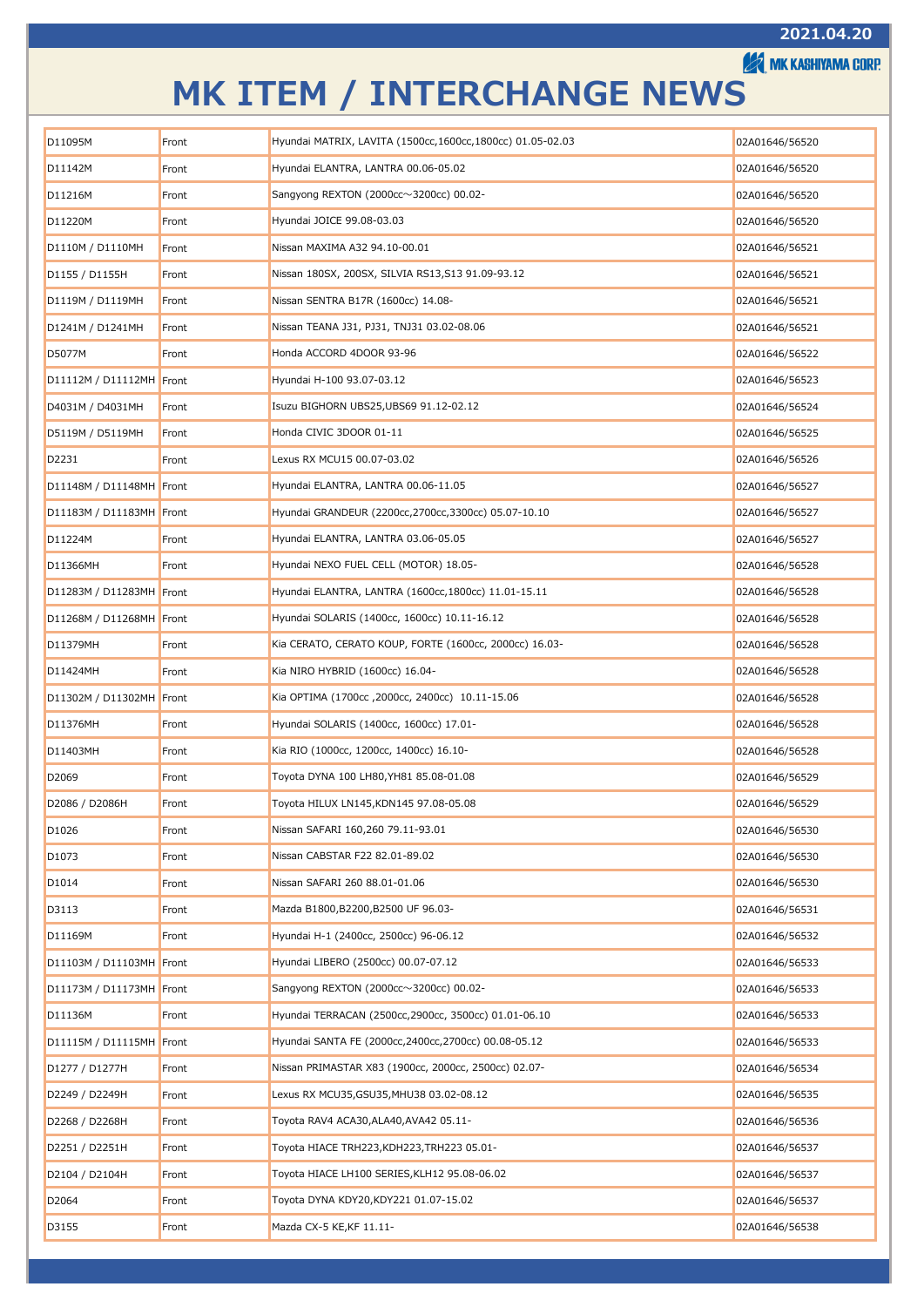#### **AMK KASHIYAMA CORP.**

### **MK ITEM / INTERCHANGE NEWS**

| D <sub>1339</sub>        | Front | Nissan QASHQAI J11E (1200cc, 2000cc) 13.12-  | 02A01646/56538 |
|--------------------------|-------|----------------------------------------------|----------------|
| D1276 / D1276H           | Front | Nissan QASHQAI, QASHQAI+2 J10E 06.12-13.12   | 02A01646/56538 |
| D1312 / D1312H           | Front | Nissan MAXIMA A36 (3500cc) 15.04-            | 02A01646/56538 |
| D2223 / D2223H           | Front | Toyota ESTIMA ACR30W, ACR40W 03.04-06.01     | 02A01646/56538 |
| D2292 / D2292H           | Front | Toyota CAMRY ACV30 SERIES, MCV30 01.08-06.01 | 02A01646/56538 |
| D3159 / D3159H           | Front | Mazda 6 GJ, GL 12.10-                        | 02A01646/56539 |
| D1224M                   | Front | Nissan MAXIMA A32 94.10-00.01                | 02A01646/56540 |
| D1260 / D1260H           | Front | Nissan X-TRAIL T30 01.06-13.01               | 02A01646/56541 |
| D1248M / D1248MH         | Front | Nissan ELGRAND E51 02.05-10.08               | 02A01646/56541 |
| D3119                    | Front | Mazda BT-50 UN 06.08-                        | 02A01646/56542 |
| D <sub>1256</sub>        | Front | Nissan PRIMERA P11E (2000cc) 99.06-02.01     | 02A01646/56543 |
| D3114                    | Front | Mazda TRIBUTE EP 01.02-03.12                 | 02A01646/56545 |
| D11204M / D11204MH Front |       | Kia BONGO III (2500cc, 2700cc) 06.11-12.02   | 02A01646/56546 |
| D1267M / D1267MH         | Front | Nissan NAVARA D40M (W/O V9X) 05.05-          | 02A01646/56547 |
| D1297M / D1297MH         | Front | Nissan PATHFINDER R51M (2500cc) 10.05-       | 02A01646/56547 |
| D11236M / D11236MH Front |       | Hyundai H-1 (2400cc, 2500cc) 07.10-          | 02A01646/56548 |
| D3149 / D3149H           | Front | Mazda TRIBUTE EP 03.12-                      | 02A01646/56549 |
| D <sub>2059</sub>        | Front | Toyota TOYOACE LY60, LY61 87.08-             | 02A01646/56550 |

#### <span id="page-7-0"></span>**■Interchange Information (Existing MK Item)**

| IIMK No. | osition <sup>'</sup> | <b>Application</b>                               | lYear |
|----------|----------------------|--------------------------------------------------|-------|
| D2361M   | Front                | SUZUKI CARRY AEV415W (1500cc PETROL) <idn></idn> |       |
| D2361M   | Front                | SUZUKI CARRY AEV415W (1500cc PETROL) <idn></idn> |       |

#### <span id="page-7-1"></span>**■Changed pad thickness (Existing MK Item)**

Changed pad thickness accprding to Genuine product from March order (End of June shipment).

| IMK No.          | <b>Thickness</b> | <b>Thickness</b> |
|------------------|------------------|------------------|
| D0045M / D0045MH | 14.0mm           | 15.0mm           |

#### **■Changed Interchange Information (Existing MK Item)**

Changed compatible MK No. by changing D0045M pad thickness.

| IIOE No.    | <b>Position</b> | <b>IMK Old Compatible</b> | MK New Compatible |
|-------------|-----------------|---------------------------|-------------------|
| 04491-B2151 | Front           | D0054M                    | D0045M            |